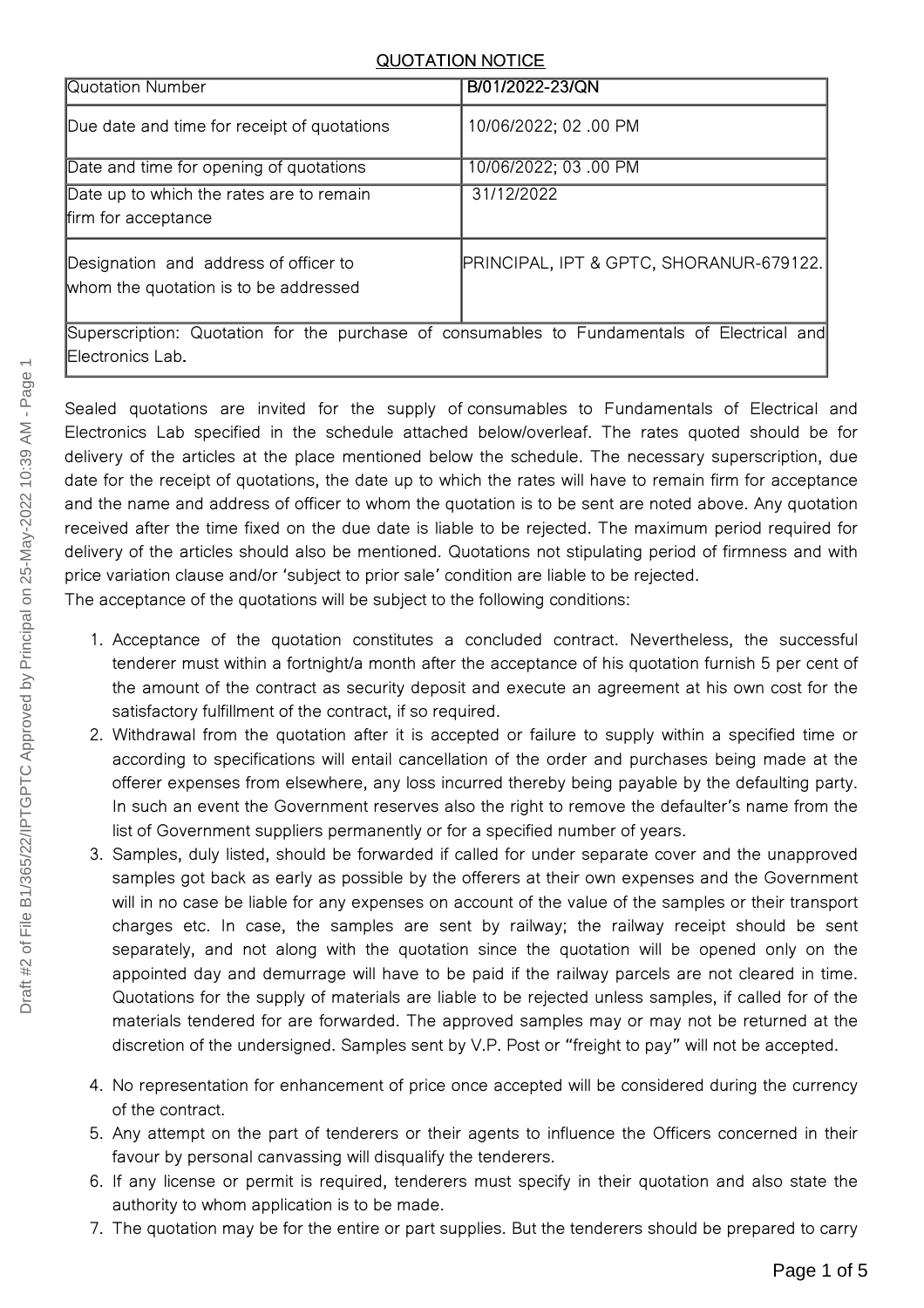out such portion of the supplies included in their quotation as may be allotted to them.

- 8. (a) In cases where a successful tenderer, after having made partial supplies fails to fulfill the contracts in full, all or any of the materials not supplied may, at the discretion of the Purchasing Officer be purchased by means of another tender/quotation or by negotiation or from the next higher tenderer who had offered to supply already and the loss, if any, caused to the Government shall thereby together with such sums as may be fixed by the Government towards damages be recovered from the defaulting tenderer.
	- b. Even in cases where no alternate purchases are arranged for the materials not supplied, the proportionate portion of the security deposit based on the cost of the materials not supplied at the rate shown in the tender of the defaulter shall be forfeited and balance alone shall be refunded.
	- c. Any sum of money due and payable to the contractor (including Security Deposit returnable to him) under this contract may be appropriated by the Purchasing Officer or Government or any other person authorized by Government and set-off against any claim of the Purchasing Officer or Government for the payment of a sum of money arising out of or under any other contract made by the contractor with the Purchasing Officer or Government or any other person authorized by Government.
- 9. The prices quoted should be inclusive of all taxes, duties, cesses, etc., which are or may become payable by the contractor under existing or future laws or rules of the country of origin/supply or delivery during the course of execution of the contract.
- 10. (a) Ordinarily payments will be made only after the supplies are actually verified and taken to stock but in exceptional cases, payments against satisfactory shipping documents including certificates of Insurance will be made up to 90 per cent of the value of the materials at the discretion of Government. Bank charges incurred in connection with payment against documents through bank will be to the account of the contractor. The firms will produce stamped pre-receipted invoices in all cases where payments (advance/final) for release of railway receipts/shipping documents are made through Banks. In exceptional cases where the stamped receipts of the firms are not received for the payments (in advance) the unstamped receipt of the Bank (i.e. counterfoils of payin-slips issued by the Bank) alone may be accepted as a valid poor for the payment made.

(b) The tenderers shall quote also the percentage of rebate (discount) offered by them in case the payment is mate promptly within fifteen days/within one month of taking delivery of stores.

- 11. Any sum of money due and payable to the successful tenderer or contractor from Government shall be adjusted against any sum of money due to Government from him under any other contracts.
- 12. Special conditions, if any, printed on the quotation sheets of the tenderer or attached with the tender will not be applicable to the contract unless they are expressly accepted in writing by the purchases.

Place:Shoranur Date:25/05/2022

> PRINCIPAL IPT & GPT COLLEGE **–**SHORANUR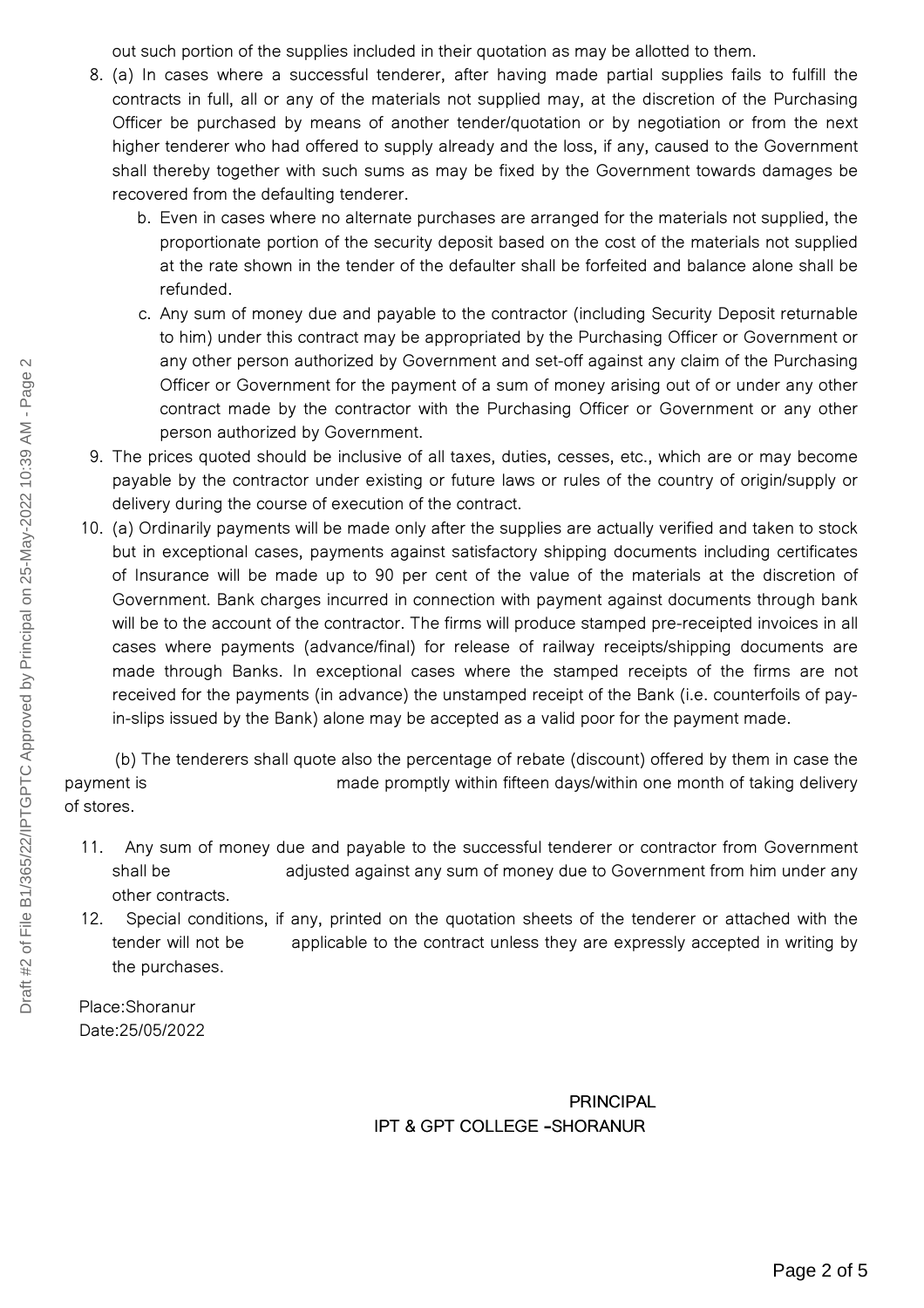| SL No.         | <b>Detailed Description of Items</b> | Quantity |
|----------------|--------------------------------------|----------|
| $\mathbf{1}$   | 1kohm1/4w<br>Resistor                | 50 Nos   |
| $\overline{c}$ | 10kohm 1/4w<br>Resistor              | 50 Nos   |
| $\mathsf 3$    | 220 ohms1/4w<br>Resistor             | 50 Nos   |
| 4              | 100 ohm 1/4w<br>Resistor             | 50 Nos   |
| 5              | 270 ohm 1/4w<br>Resistor             | 50 Nos   |
| 6              | Resistor<br>470 ohm 1/4w             | 50 Nos   |
| $\overline{7}$ | 330 ohm 1/4w<br>Resistor             | 50 Nos   |
| 8              | 2.2k ohms 1/4w<br>Resistor           | 50 Nos   |
| 9              | 56k ohm 1/4w<br>Resistor             | 50 Nos   |
| 10             | Resistor<br>39kohm1/4w               | 50 Nos   |
| 11             | 47k ohm 1/4w<br>Resistor             | 50 Nos   |
| 12             | 100k ohm 1/4w<br>Resistor            | 50 Nos   |
| 13             | 1M ohm 1/4w<br>Resistor              | 50 Nos   |
| 14             | 1k ohm 1/2w<br>Resistor              | 50 Nos   |
| 15             | 220 ohm 1/2w<br>Resistor             | 50 Nos   |
| 16             | 10kohm 1/2w<br>Resistor              | 50 Nos   |
| 17             | 100 ohm 1/2w<br>Resistor             | 50 Nos   |
| 18             | 270 ohm 1/2w<br>Resistor             | 50 Nos   |
| 19             | 470 ohm 1/2w<br>Resistor             | 50 Nos   |
| 20             | 330 ohm 1/2w<br>Resistor             | 50 Nos   |
| 21             | 2.2k ohms 1/2w<br>Resistor           | 50 Nos   |
| 22             | 56k ohm 1/2w<br>Resistor             | 50 Nos   |
| 23             | 39kohm1/2w<br>Resistor               | 50 Nos   |
| 24             | 47k ohm 1/2w<br>Resistor             | 50 Nos   |
| 25             | 100k ohm 1/2w<br>Resistor            | 50 Nos   |
| 26             | 1M ohm 1/2w<br>Resistor              | 50 Nos   |
| 27             | Electrolytic Capacitor (63V, 1MFd)   | 50 Nos   |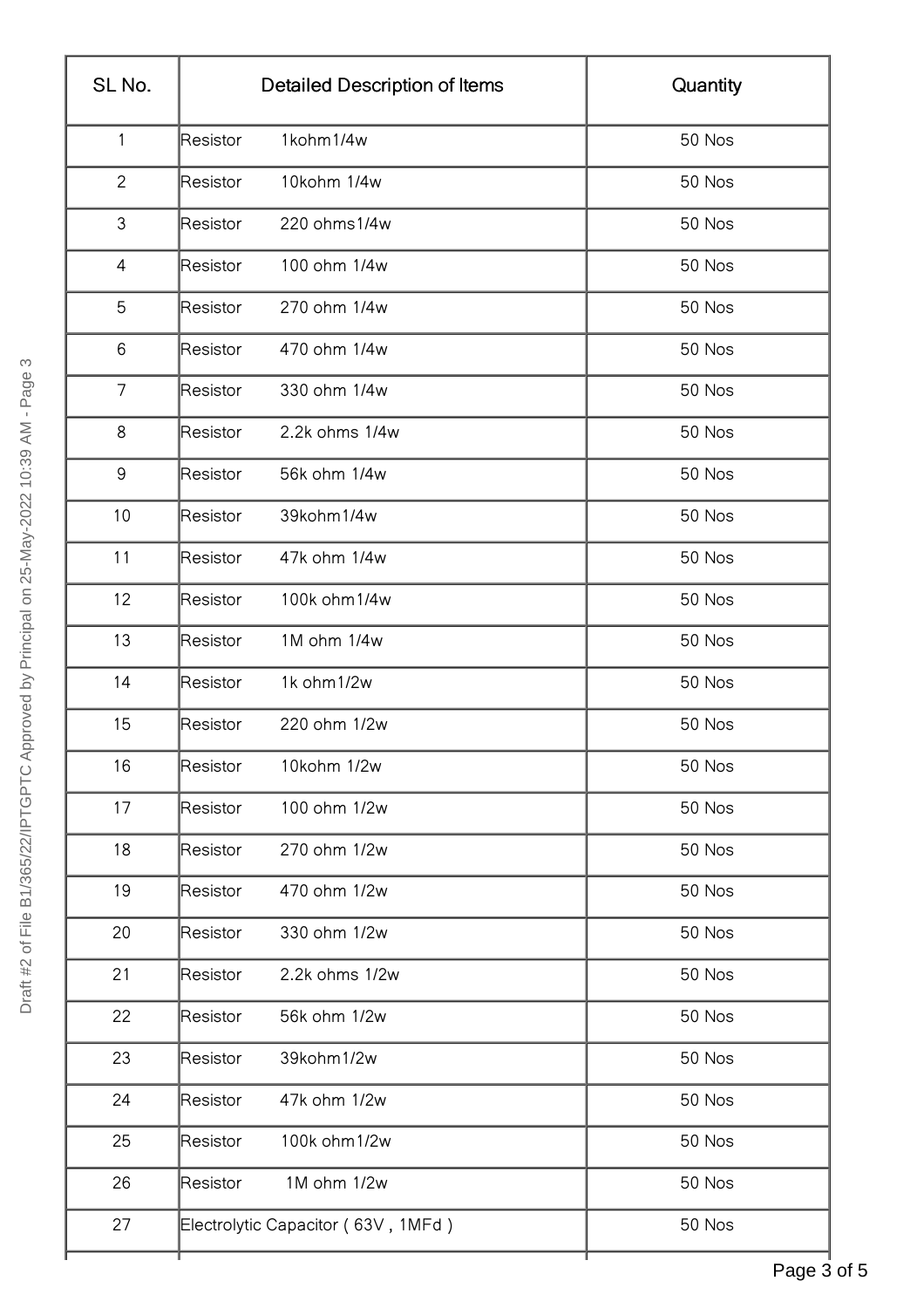| 28 | Electrolytic Capacitor (63V, 10MFd)   | 50 Nos |
|----|---------------------------------------|--------|
| 29 | Electrolytic Capacitor (63V, 220MFd)  | 50 Nos |
| 30 | Electrolytic Capacitor (63V, 22MFd)   | 50 Nos |
| 31 | Electrolytic Capacitor (63V, 100MFd)  | 50 Nos |
| 32 | Electrolytic Capacitor (63V, 470MFd)  | 50 Nos |
| 33 | Electrolytic Capacitor (63V, 1000MFd) | 50 Nos |
| 34 | $0.1$ MFD<br>Polyester capacitor      | 50 Nos |
| 35 | Polyester capacitor<br>$0.01$ MFD     | 50 Nos |
| 36 | Polyester capacitor<br>0.001MFD       | 50 Nos |
| 37 | Polyester capacitor<br>0.022MFD       | 50 Nos |
| 38 | Polyester capacitor<br>0.22MFD        | 50 Nos |
| 39 | Polyester capacitor<br>0.047MFD       | 50 Nos |
| 40 | Ceramic capacitor<br>$0.1$ MFD        | 50 Nos |
| 41 | $0.01$ MFD<br>Ceramic capacitor       | 50 Nos |
| 42 | Ceramic capacitor<br>0.001MFD         | 50 Nos |
| 43 | Ceramic capacitor<br>0.022MFD         | 50 Nos |
| 44 | 0.22MFD<br>Ceramic capacitor          | 50 Nos |
| 45 | Ceramic capacitor<br>0.047MFD         | 50 Nos |
| 46 | Transformer<br>$(6-0-6V/1A)$          | 20Nos  |
| 47 | 5.6V<br>Zener Diode                   | 50 Nos |
| 48 | 6.2V<br>Zener Diode                   | 50 Nos |
| 49 | Transistor BC 548                     | 50 Nos |
| 50 | Transistor BC 547                     | 50 Nos |
| 51 | Transistor C1061                      | 25 Nos |
| 52 | TRIAC (BT136)                         | 50 Nos |
| 53 | DIAC (DB3)                            | 50 Nos |
| 54 | SCR 2P4M                              | 30 Nos |
| 55 | Switch Board (4*8)                    | 60 Nos |
| 56 | Filament bulb 60W                     | 60 Nos |
|    |                                       |        |